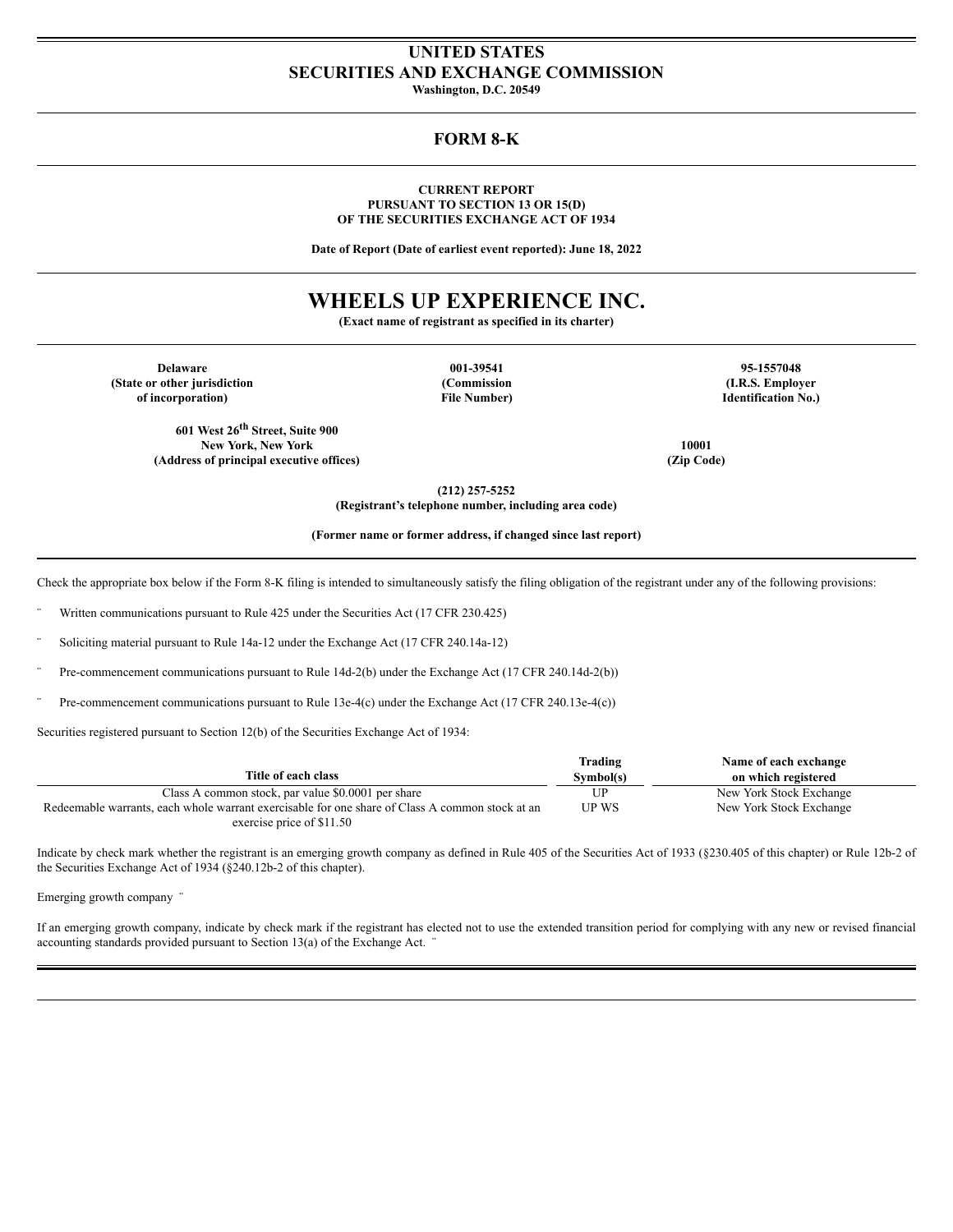#### Item 5.02. Departure of Directors or Certain Officers; Election of Directors; Appointment of Certain Officers; Compensatory Arrangements of Certain Officers.

On June 23, 2022, Wheels Up Experience Inc. (the "Company") announced that Wheels Up Partners LLC, a wholly-owned subsidiary of the Company ("WUP"), and Todd Smith, entered into an offer letter on June 18, 2022 for Mr. Smith to serve as WUP's Chief Financial Officer, to be effective June 30, 2022. Mr. Smith will also serve as the Company's principal financial officer and principal accounting officer, effective as of his start date. Eric Cabezas, WUP's Senior Vice President of Finance, will continue to serve as the Company's interim Chief Financial Officer and principal accounting officer until Mr. Smith's start date and will continue to serve as WUP's Senior Vice President of Finance thereafter.

Mr. Smith, 46, joins the Company from General Electric Company, a high-tech industrial company that operates worldwide through its four segments, aviation, healthcare, renewable energy and power, where he has worked since 1997. Mr. Smith most recently served as the Global Head of Financial Planning and Analysis and CFO for GE Corporate from May 2018 to March 2022. Prior to that time, he served as Chief Financial Officer of GE Gas Power System from August 2016 to April 2018. In addition, from August 2013 to July 2016, Mr. Smith served as Chief Financial Officer of GE Capital International, from March 2012 to August 2013, he served as Chief Financial Officer, GE Healthcare Life Sciences, and prior to such time served in various capacities at GE. Mr. Smith holds a Bachelor of Science, Business Administration from the University of Florida, Warrington College of Business.

In connection with Mr. Smith's appointment as Chief Financial Officer, Mr. Smith will receive an annual base salary of \$575,000, which will be prorated for fiscal year 2022. Mr. Smith will also be eligible for an annual incentive bonus with a target amount equal to 115% of his base salary, however, for 2022 Mr. Smith's annual incentive bonus will have a target amount equal to 100% of this full year base salary. Mr. Smith's annual incentive bonus will be based upon the Company's performance against certain targets identified by the Compensation Committee of the Company's Board of Directors and Mr. Smith's individual performance toward key performance indicators and other factors developed in collaboration with the Company's Chief Executive Officer. Mr. Smith will also be eligible for a one-time new hire inducement grant of restricted stock units with an aggregate grant date target value of \$4,000,000, subject to the terms and conditions of the plan under which the grant is made and as determined by the Compensation Committee. The grant would be based on the closing share price of the Company's Class A common stock on the day that the Compensation Committee approves the grant, or if the Compensation Committee approval occurs prior to Mr. Smith's start date, the number of shares awarded under the restricted stock unit grant will be determined by the closing share price of the Class A common stock on Mr. Smith's start date. The restricted stock units will vest in three equal annual installments on each of December 30, 2022, 2023 and 2024, respectively (subject to Mr. Smith's continued employment). The Company will also recommend to the Compensation Committee that in 2023 Mr. Smith be granted an annual equity award with a target value of \$3,000,000, based on the achievement of certain individual performance and other factors. In addition, subject to membership in the Wheels Up Core membership program and the requirement to pay the current member rate for the program in 2022. Mr. Smith will receive an advance of 15 bonus hours of flight time on a King Air 350i and 20 bonus hours of flight time on an Excel under the Company's flight hour program for 2022 and thereafter, Mr. Smith will be eligible to receive bonus hours in accordance with the executive flight hours plan established by the Company from time to time. Mr. Smith will also be eligible to participate in the employee benefit plans available to other executives of the Company, including participation under any of the Company's severance policies available to executives from time to time.

There are no family relationships between Mr. Smith and any director, executive officer or person nominated or chosen by the Company to become a director or executive officer of the Company. There are no transactions in which Mr. Smith has an interest requiring disclosure under Item 404(a) of Regulation S-K.

The preceding description of the offer letter is a summary of its material terms, does not purport to be complete, and is qualified in its entirety by reference to the offer letter, a copy of which is being filed as Exhibit 10.1 to this Current Report on Form 8-K and is incorporated herein by reference.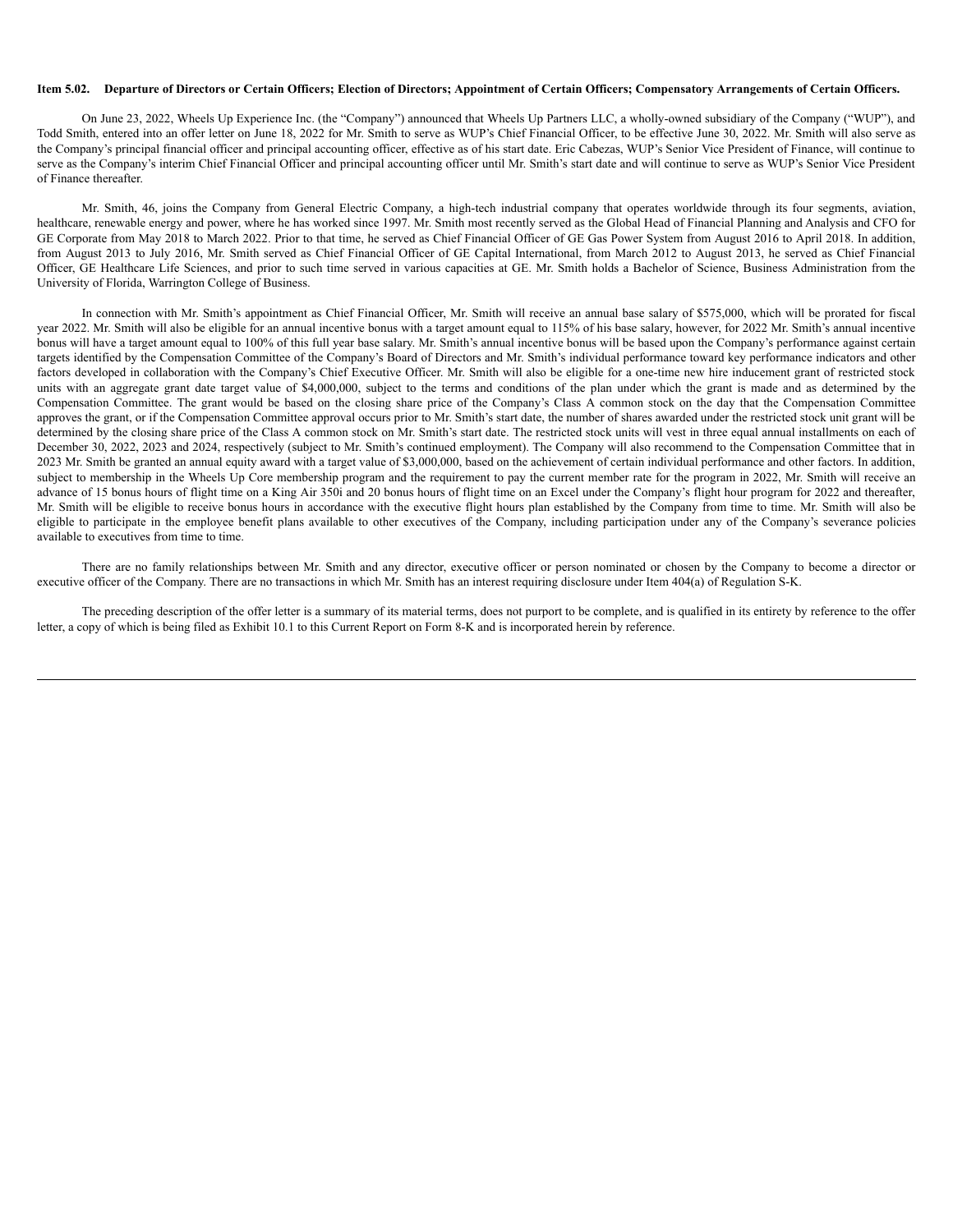#### **Item 7.01. Regulation FD Disclosure**

On June 23, 2022, the Company issued a press release regarding Mr. Smith's appointment to the office of Chief Financial Officer. A copy of the press release is furnished as Exhibit 99.1 hereto and incorporated by reference herein. The information in Item 7.01 of this Current Report on Form 8-K and Exhibit 99.1 is being furnished pursuant to Item 7.01 of Form 8-K and shall not be deemed "filed" for purposes of Section 18 of the Securities Exchange Act of 1934, as amended (the "Exchange Act"), or otherwise subject to the liabilities of that section, nor shall it be deemed incorporated by reference in any filing made by the Company under the Securities Act of 1933, as amended, or the Exchange Act, except as may be expressly set forth by specific reference in such filing.

#### **Item 9.01. Financial Statements and Exhibits.**

#### **(d) Exhibits.**

**Exhibit**

#### **Number Description**

[10.1](https://s3.amazonaws.com/content.stockpr.com/aspl/sec/0001104659-22-073720/for_pdf/tm2219153d1_ex10-1.htm) Offer Letter, dated June 18, 2022, by and between Todd Smith and Wheels Up Partners LLC (and [attachments\).](https://s3.amazonaws.com/content.stockpr.com/aspl/sec/0001104659-22-073720/for_pdf/tm2219153d1_ex10-1.htm)<br>
Press Release, dated June 23, 2022.

- Press [Release,](https://s3.amazonaws.com/content.stockpr.com/aspl/sec/0001104659-22-073720/for_pdf/tm2219153d1_ex99-1.htm) dated June 23, 2022.
- 104 Cover Page Interactive Data File (embedded within the Inline XBRL document).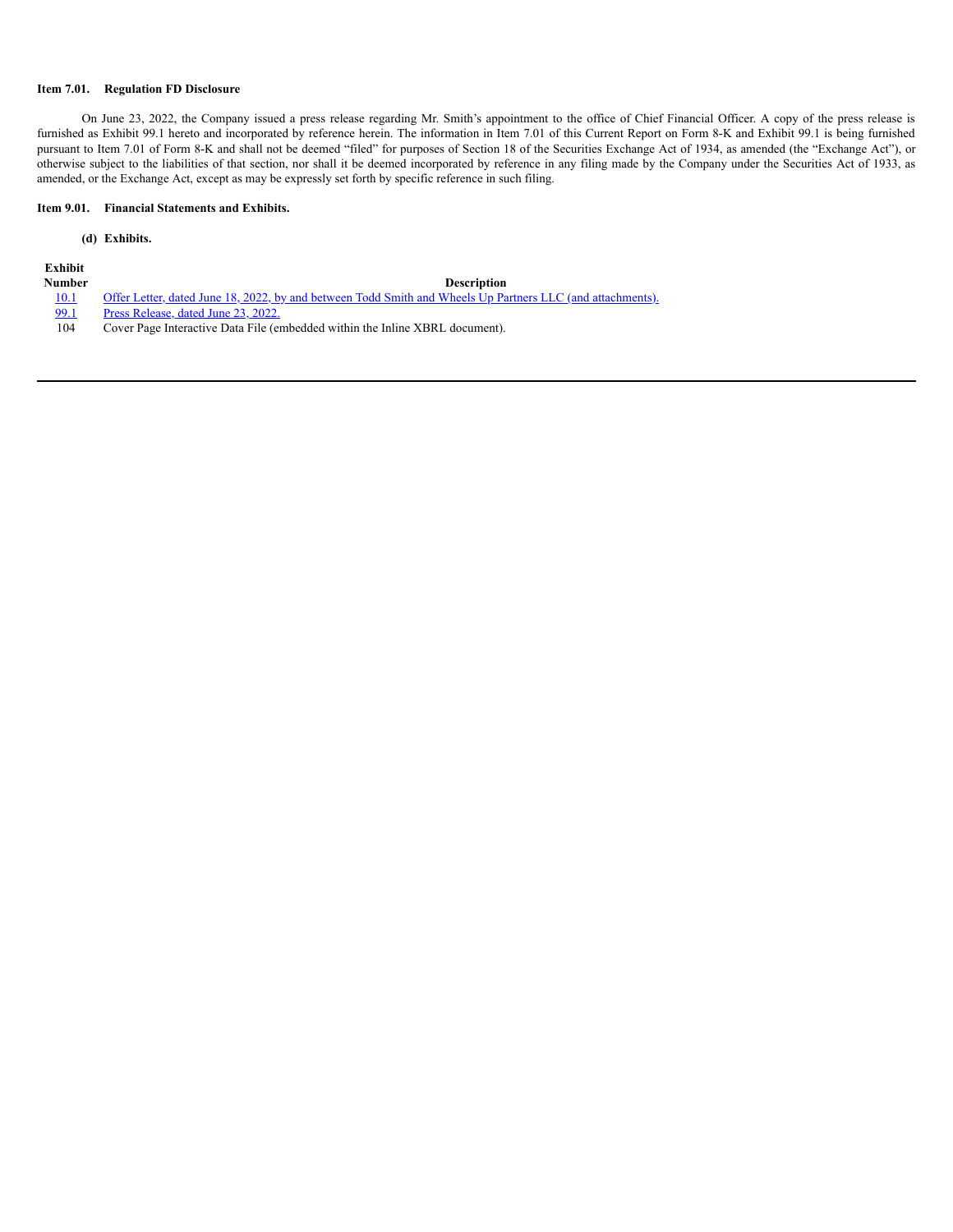### **SIGNATURE**

Pursuant to the requirements of the Securities Exchange Act of 1934, the registrant has duly caused this report to be signed on its behalf by the undersigned hereunto duly authorized.

### **WHEELS UP EXPERIENCE INC**.

Date: June 23, 2022 By: /s/ Kenneth Dichter

Name: Kenneth Dichter Title: Chief Executive Officer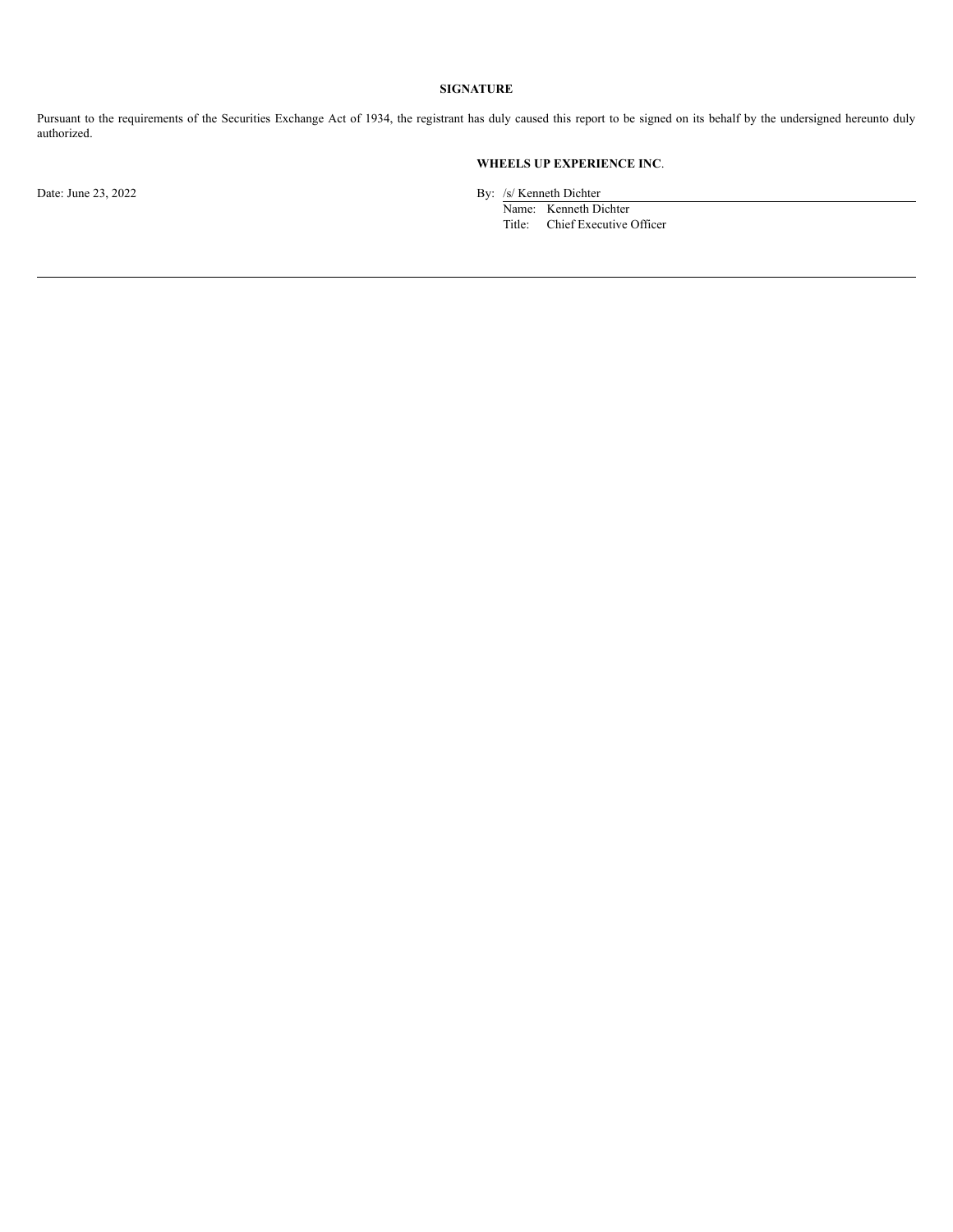June 17, 2022

Todd Smith 22 Ordway Road Wellesley, MA 02481 tsmith.gator97@gmail.com

#### Dear Todd,

We are pleased to offer you a position at Wheels Up Partners LLC (the "Company"). We are excited to have you join the Company and anticipate that you will be a great addition to our team.

Your first day with the Company will be June 30, 2022, or on such other date that we mutually agree upon after your acceptance of this offer (your "Start Date").

The following will outline the general terms of our employment offer:

- 1. Position and Duties. Your title will be Chief Financial Officer and you will perform the duties and services assigned to you by the Company. You will report to Kenny Dichter, Chief Executive Officer or a CEO successor. Your employment will be subject to all Company policies, procedures and practices as may currently exist or as may be modified or implemented in the future, including our Employee Handbook. This offer is made contingent upon the successful completion of the preemployment process, including, but not limited to, satisfactory completion of a background check.
- 2. Place of Employment. The primary location for your employment will be your residence in Massachusetts. Notwithstanding the foregoing, the duties to be performed by you hereunder are such that you may be required to travel as reasonably required in accordance with the Company's policy on travel and expenses.
- 3. Annual Salary. Your annual base salary will be \$575,000 (the "Base Salary"), less payroll deductions and all required withholdings, payable in accordance with the Company's payroll policies, as may be amended from time to time. As an exempt employee, you are not eligible for overtime under the provisions of the Fair Labor Standards Act.
- 4. Discretionary Bonus. You will be eligible to participate in the Company's bonus plan for similar level employees of the Company, and as may be amended from time to time at the discretion of the Company. Your 2022 bonus target will be one hundred percent (100%) of your Base Salary. Your 2023 and years beyond bonus target will be increased to one hundred fifteen (115%) of your Base Salary. The 2022 Company bonus plan metrics are aligned to revenue, adjusted EBITDA, and individual key performance indicators. The Company bonus plan payout will be calculated against the achievement towards the plan metrics. The annual key performance indicators for future years will be developed in collaboration with the CEO, CFO and other members of the leadership team, in the first quarter each year, and approved by the Compensation Committee. Key performance indicators will be aligned against one or more of the following goals: revenue and margin growth, operational excellence, and diversity, equity, inclusion and belonging initiatives. Typically, the annual bonus payment is made in the first quarter following the completion of the term of the plan year. Your 2022 annual bonus award shall not be prorated for service; thus your 2022 annual bonus will be based upon your full annual base salary notwithstanding your start date.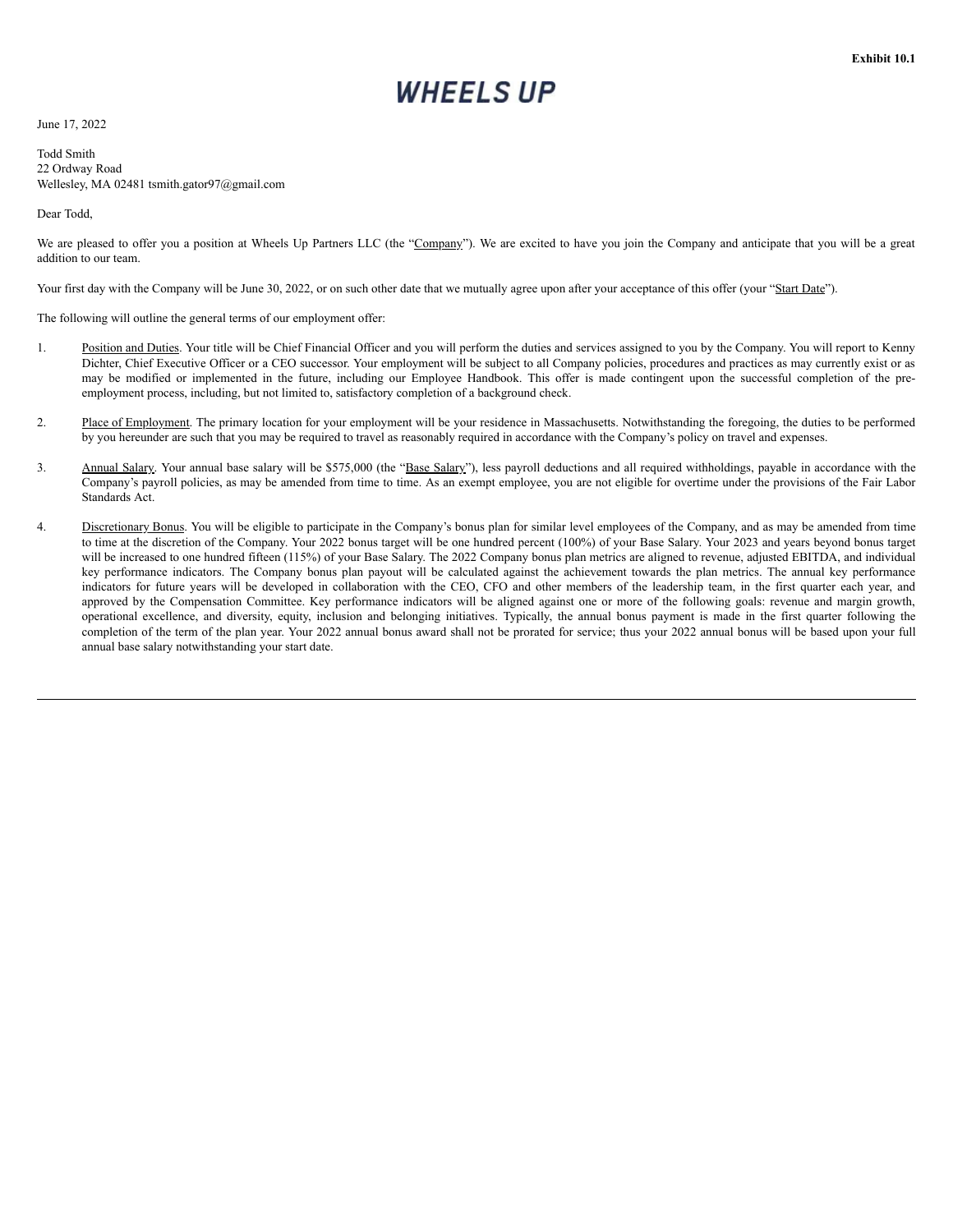5. New Hire Equity Inducement Grant. The Company will recommend to the Compensation Committee of the Board of Directors ("Compensation Committee") that you be granted a one- time equity award under a separate equity plan specific to this grant, of an equivalent number of restricted stock units (the "New Hire Equity Inducement Grant"), equal to four million dollars (\$4,000,000) based on the closing share price on the day of Compensation Committee of the Board of Directors approval. If the Compensation Committee approval pre-dates your start date, the number of shares awarded will be determined by the closing share price on your start date.

The New Hire Equity Inducement Grant shall vest in three equal tranches, over a 30-month period commencing on your date of hire. The first tranche will vest on December 30, 2022, the second tranche will vest on December 30, 2023, and the third tranche will vest on December 30, 2024. The New Hire Equity Award shall be subject to the terms of the Company's long- term incentive plans, and as may be amended from time to time at the discretion of the Company.

- 6. Annual Equity Award. Commencing in 2023, the Company will recommend to the Compensation Committee of the Board of Directors that you be granted an annual equity award with a target value of three million dollars (\$3,000,000). The final equity award can be increased or decreased based on your individual performance and any other factors determined at the reasonable discretion of the Company. The 2023 Annual Equity Award is expected to be granted in the first or second quarter of 2023, during the organization's annual compensation planning process.
- 7. Executive Flight Hours. Provided you join the Wheels Up Core membership program by paying the current member rate, upon commencement of membership, in accordance with the Executive Flight Hour Plan, for 2022 you shall receive an advance of fifteen (15) bonus hours of flight time on a King Air 350i and twenty (20) bonus hours of flight time on an Excel. Thereafter, you shall receive bonus hours in accordance with the Executive Flight Hours plan established by the Company, as may be amended from time to time. In order to continue to utilize the awarded flight hours, you are required to pay the annual membership dues of the Wheels Up Core membership program.
- 8. Executive Severance Plan. Although your employment is at-will, if the Company terminates your employment without cause or you resign your employment for good reason (as such term is defined in the Company's Executive Severance Plan), upon separation you will be entitled to receive severance as set forth in the Company's Executive Severance Plan.

For purposes of this letter, "termination for cause" shall include: (i) material dishonesty in the performance of your duties hereunder; (ii) your failure, whether willful or intentional, to perform your duties hereunder (other than as a result of a disability); (iii) willful misconduct that would not be deemed immaterial in connection with the performance of your duties hereunder; (iv) conviction of, or entering a plea of guilty or nolo contendere to, a crime that constitutes a felony, or with respect to a misdemeanor involving moral turpitude; (v) a material breach by you of any material covenant or provision contained in the Restrictive Covenants Agreement; (vi) the Company, after reasonable investigation (including, but not limited to, an interview with you), finds that you have violated any material written policies of the Company, including, but not limited to, any code of conduct or ethics policies, or policies pertaining to harassment or discrimination; or (vii) a willful failure or refusal by you to comply with a written directive from the Company (unless such directive represents an illegal act). Notwithstanding the foregoing, to the extent that any of the events, actions, inaction, violations, breaches, or misconduct set forth above are able to be remedied, cured, or otherwise adequately addressed in the sole discretion of the Company, "cause" shall not be deemed to exist (and thus the Company may not terminate you for "cause" hereunder) unless you fail to remedy, cure, or adequately address such event, action, inaction, violation, breach, or misconduct within twenty (20) days after being given written notice by the Company of such event, action, inaction, violation, breach, or misconduct ("Notice and Right to Cure"). The Notice and Right to Cure shall apply to (i), (ii), (iii), (v), and (vii) above.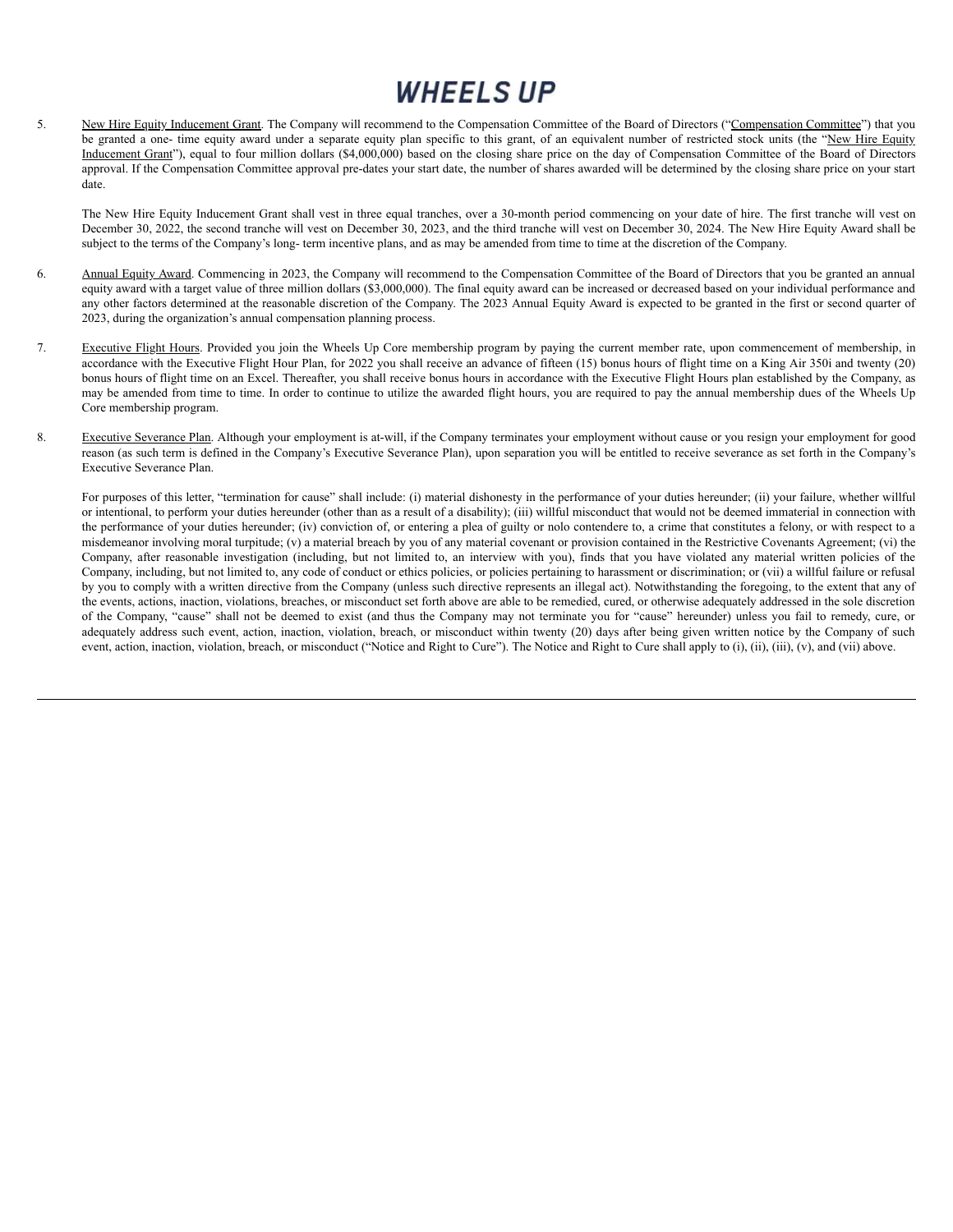- 9. Paid Time Off. You will be eligible for paid time off, depending on years of service, during each calendar year of your employment with the Company in accordance with the Company's paid time off policy, as may be amended from time to time.
- 10. Benefits. You will be entitled to the benefits that the Company customarily makes available to employees in positions comparable to yours. Please refer to the plan documents for more details, including eligibility. The Company reserves the right, in its sole discretion, to amend, change or cancel the benefits at any time.
- 11. Employment Relationship. In accepting this offer, you understand and agree that your employment with the Company will be "at-will." This means that your employment is not for any specific length of time and that either you or the Company may terminate the employment relationship at any time, with or without cause and with or without notice. You further understand and acknowledge that there is no written or oral contract providing you with any definite or specific term of employment. You further understand and agree that, due to your at- will status, the Company may, at any time, modify the terms of your employment, including, but not limited to, your job title, job responsibilities, compensation and benefits.
- 12. Conditions of Employment. Simultaneous with the execution of this letter agreement, you shall sign the Employee Confidentiality Agreement and Restrictive Covenants ("Restrictive Covenant Agreement"), a copy of which is attached hereto as Appendix A. You acknowledge that your employment with the Company is conditioned upon the execution and delivery of the Restrictive Covenant Agreement and the terms thereof shall be fully incorporated herein.
- 13. Board Positions. It is the Company's policy that senior executives limit outside Board activity to one Board of Directors position. You may not serve on the Board of Directors or Advisory Board of more than one for-profit company without the prior written consent of the Company. You may serve as an officer, manager or director of or otherwise participate in charitable, educational, welfare, social, religious and civic organizations so long as such activities do not interfere with your employment with the Company.
- 14. No Other Understandings. This letter agreement sets forth our entire agreement and understanding and supersedes any and all other agreements, either oral or in writing, between you and the Company and/or its affiliates and any of their respective officers, directors, managers and/or principals.
- 15. Other Conditions and Obligations. By signing this agreement, you represent that you are not subject to any currently-effective employment contract, or any other contractual or other binding obligation, including without limitation, any obligation relating to non-competition, confidentiality, trade secrets, proprietary information or works for hire, that would restrict your employment or employment activities with or on behalf of the Company. In your work for the Company, you will be expected not to use or disclose any confidential information, including trade secrets, of any former employer or other person to whom you have an obligation of confidentiality. You agree that you will not bring onto Company premises any unpublished documents or property belonging to any former employer or other person to whom you have any obligation of confidentiality.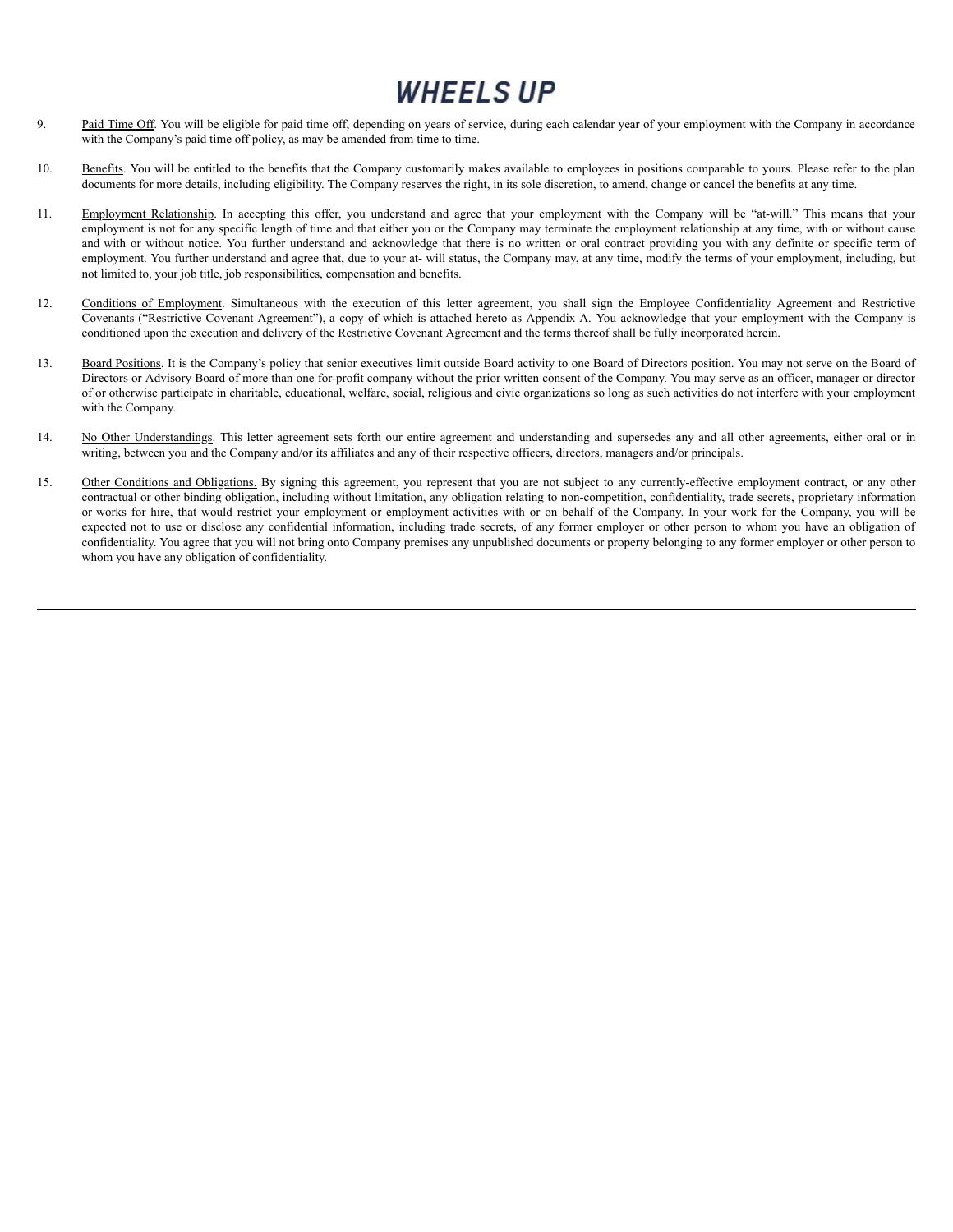16. Truthful Representations. You acknowledge and confirm that all of the representations you have made and all of the information that you have provided to the Company on any employment application, resume or any other document, or orally during the interview process, concerning, among other things, your prior employment history, education, experience and other qualifications, are true and correct. You understand and agree that any falsifications, misrepresentations, or omissions with respect to any of the representations and information that you have made or provided to the Company may be grounds for the withdrawal of this offer of employment or, if hired, the termination of your employment.

You further understand and acknowledge that your employment with the Company is contingent upon your satisfactory completion of background and drug checks, as applicable, that are conducted by the Company and your completion of Section 1 of the Form I-9 on or before the end of your first  $(1<sup>st</sup>)$  day of employment and your presentation of your original documentation verifying your work eligibility and identification on or before the end of your third  $(3<sup>rd</sup>)$  day of employment.

[Signature Page Follows]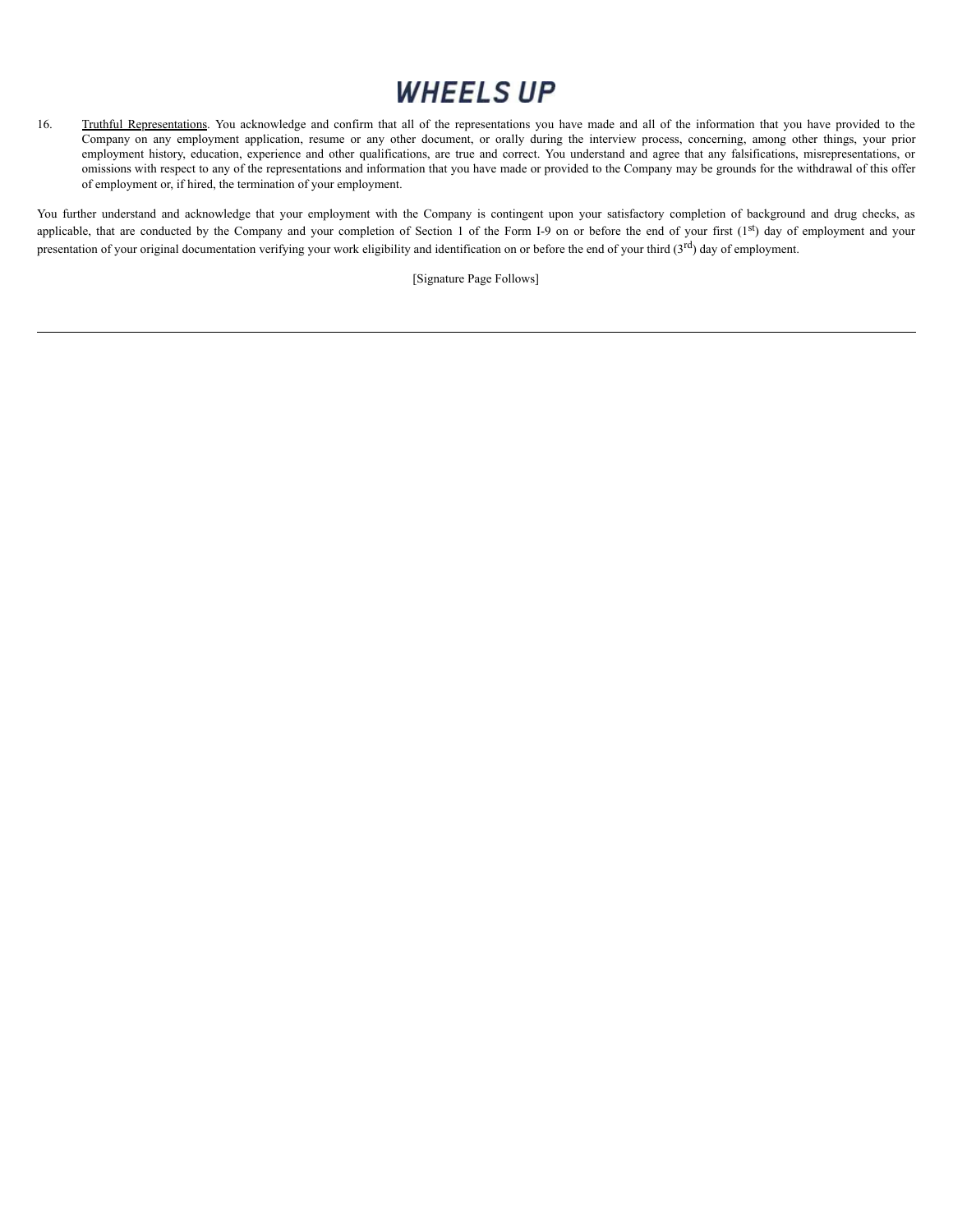Please indicate your acceptance of our offer on the terms set forth above by countersigning in the appropriate space below and returning this letter to my attention (kenneth.henion@wheelsup.com) no later than two (2) business days from the date hereof. The offer contained herein shall automatically expire two business days from the date hereof. We are excited at the prospect of you joining our team and look forward to having you on board.

Sincerely,

/s/ Kenny Dichter Kenny Dichter Chief Executive Officer

Agreed and Accepted This 18th day of June, 2022

/s/ Todd Smith Todd Smith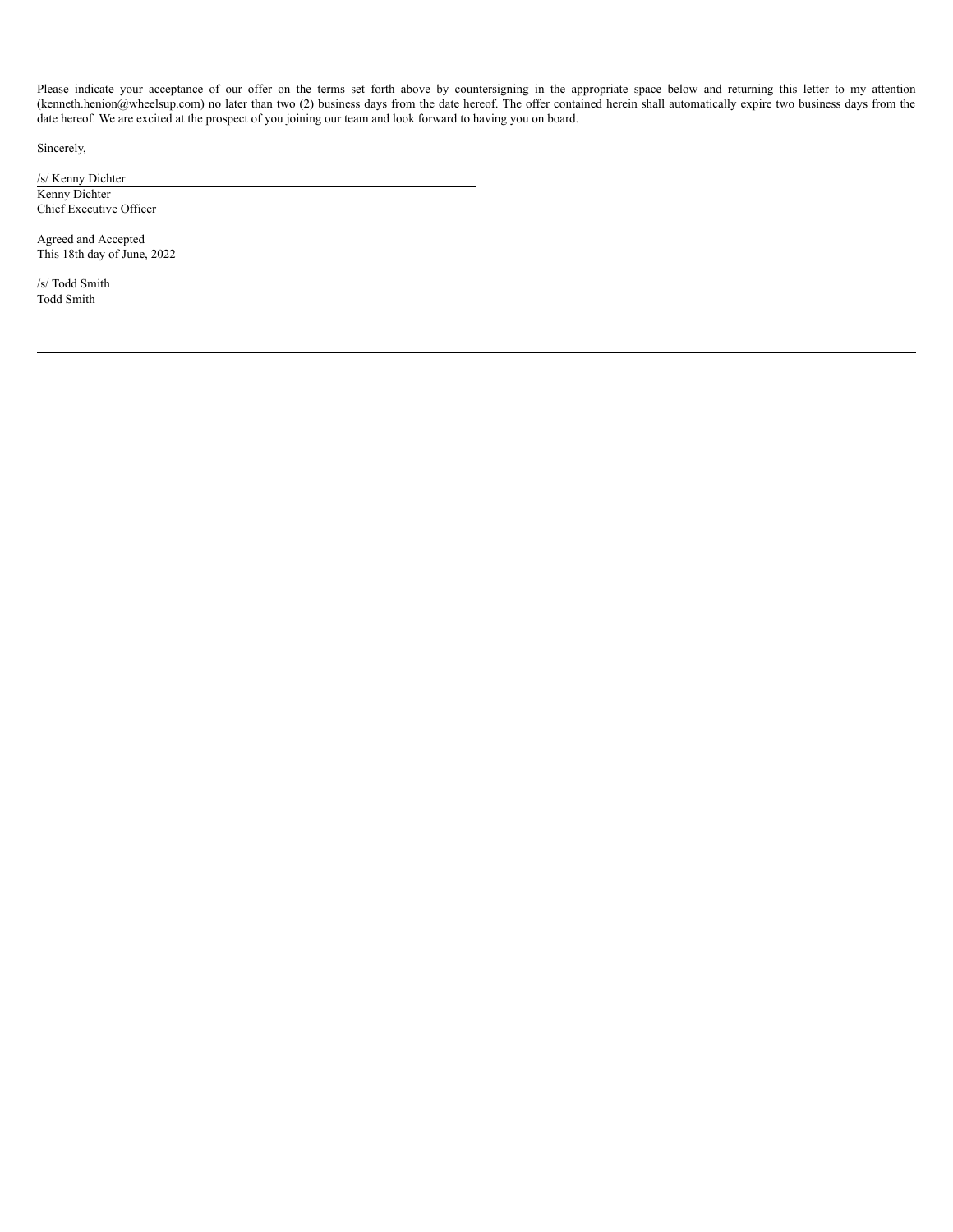# Wheels Up | Executive Severance Plan and Change In Control



- Executive Severance Plan applies if termination is without for "Cause" or resigns for "Good Reason". o Package is contingent on the timely completion of the Severance Agreement which includes a release of claims.
- Two schedules consider employment of greater and less than one year; proration applies for less than one year.

| Level | Salary | <b>Annual Bonus</b>                                             | <b>COBRA</b><br><b>Continuation</b> | <b>Equity Vesting</b> |                     |
|-------|--------|-----------------------------------------------------------------|-------------------------------------|-----------------------|---------------------|
| EVP   | 1X     | 1X                                                              | 12 Months                           | 12 Months Accelerated |                     |
|       |        |                                                                 |                                     |                       |                     |
|       |        | <b>Executive Severance Plan (Less than one year of service)</b> |                                     |                       |                     |
|       |        |                                                                 | <b>COBRA</b>                        |                       |                     |
| Level | Salary | <b>Annual Bonus</b>                                             | <b>Continuation</b>                 | <b>Equity Vesting</b> | <b>Flight Hours</b> |

• Change in Control (CIC): Double Trigger, meaning CIC and Executive is terminated or leaves for good reason, within twelve months of CIC; Executive receives one additional year of salary and bonus in severance payment and all unvested equity vests. Change In Control applies to EVP and above; does not apply to VP/SVP level.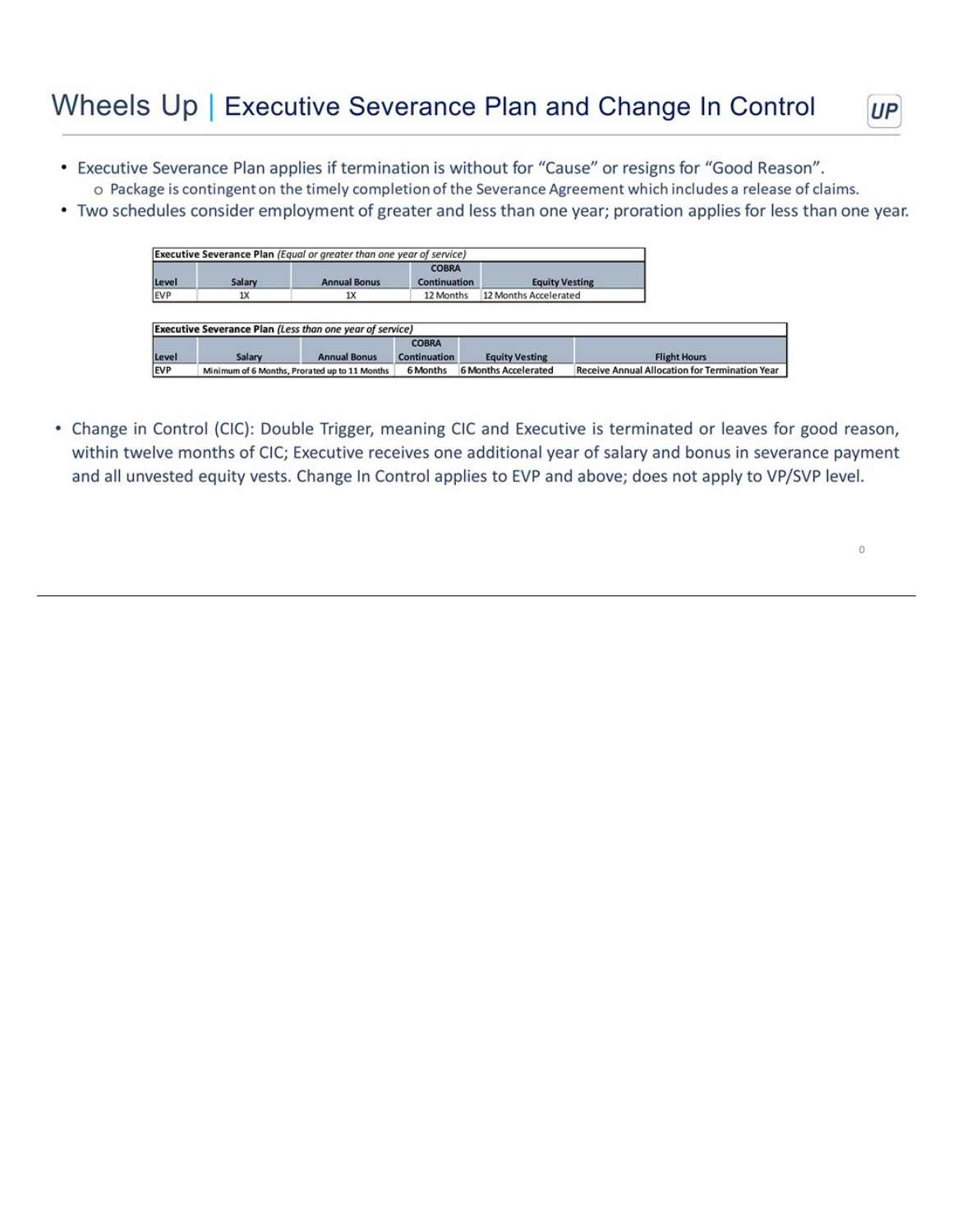UР

Salary: Paid in a lump sum.

Bonus: Paid when company annual performance bonuses are distributed. Bonus shall be determined based on the satisfaction of performance metrics for management bonuses generally established by the Board each year. In the event applicable Company or other performance goals are achieved at a level that exceeds target levels for an applicable fiscal year, the Executive will be eligible to earn an annual bonus in excess of the Target Bonus amount in the same manner as other similarly situated senior executives of the Company are generally eligible for such increased bonus. In the event that applicable Company or other performance goals are achieved at a level below target levels but in excess of a threshold level for an applicable fiscal year as may be determined by the Board in its sole discretion, the Executive will be eligible to earn an annual bonus, if any, in an amount less than the Target Bonus in the same manner as other similarly situated senior executives of the Company are generally eligible for such a partial bonus.

COBRA: In order to receive this component of the severance plan, the former Executive must elect COBRA continuation of health benefits; enrollment is not automatic. The full amount of the cost of COBRA, including the Administrative fee, will be paid for the period of time associated with their level. The former Executive is expected to notify Wheels Up if they obtain other coverage and no longer have the need for continuation of benefits under COBRA. Should the former Executive have need for COBRA continuation of coverage for a period of time that is longer than the plan allowance, the full cost of doing so will be borne by the former executive.

Flight Hours: Executives eligible for flight hours will receive a final annual flight hour grant for the year of the termination. The annual grant will be allocated on December 31<sup>st</sup> of the termination year and will be equal to the number of hours eligible in the year of the termination.

Equity Vesting: Accelerated vesting (refer to schedule).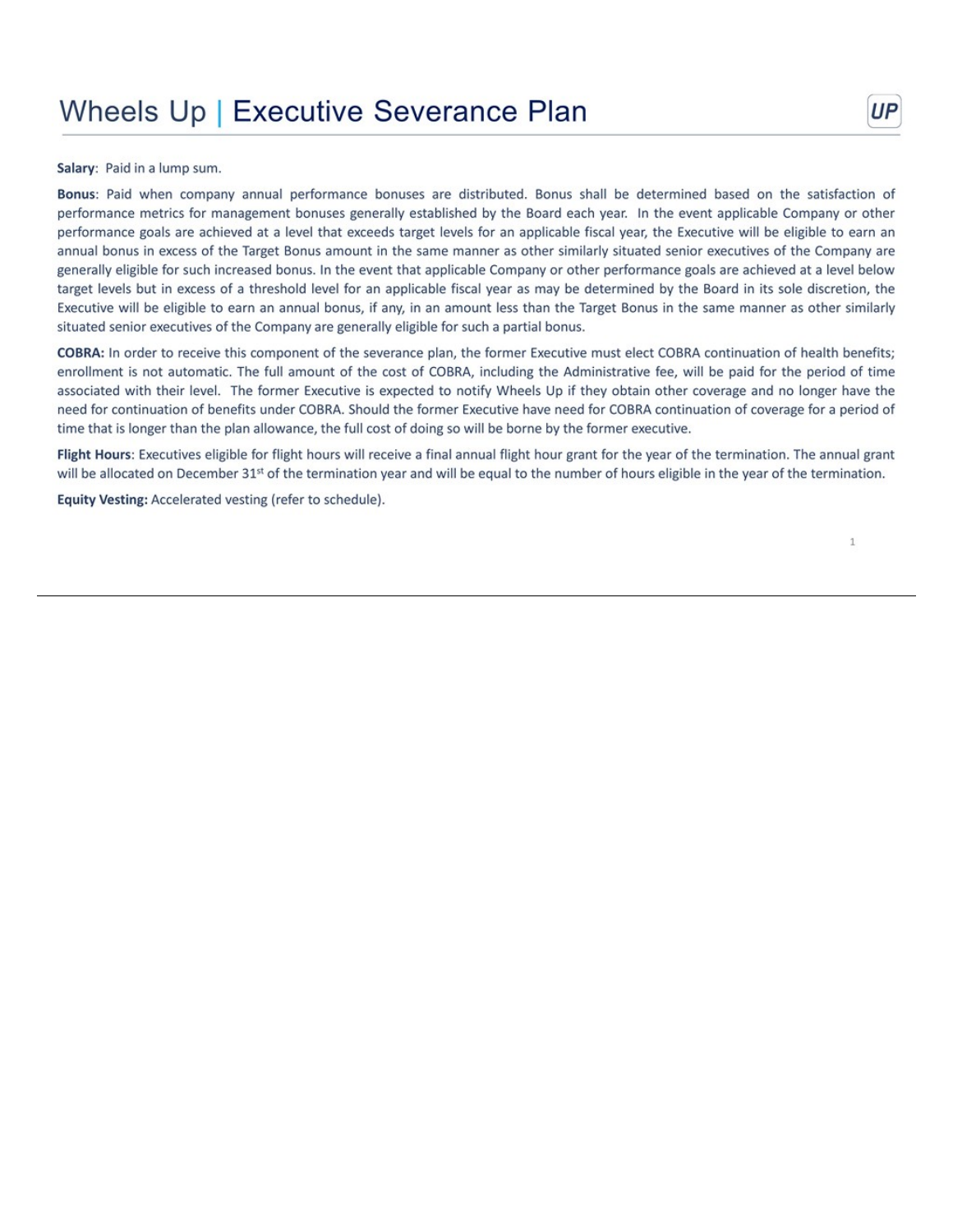### Definition of "Good Reason":

- (i) a material breach by the Company of any material covenant or provision of this Agreement; or there is a breach of the Option Agreement by Holdings that materially affects Executive's rights or benefits with respect to the Option or any other equity award subsequently granted to Executive;
- (ii) any involuntary change in the Executive's title or reporting relationships except as permitted hereunder or any involuntary material diminution in the Executive's material duties, authorities or responsibilities; or
- (iii) a reduction by the Company in the Base Salary or a reduction in the Executive's Target Bonus as provided hereunder, except in circumstances where such reduction was due to unforeseen circumstances such as COVID and such reduction was applied to all individuals at Executive's level.
- (iv) a decision by the company that alters the previously agreed "Place of Employment" for the executive, to a location other than his residence in Massachusetts without the prior agreement of the executive.

Executive must have first provided the Company with written notice referencing this provision and describing the existence of such event that the Executive believes constitutes Good Reason within sixty (60) days after he or she becomes aware of the existence such event, and the Company fails to cure such change or reduction within thirty (30) days after receipt of such written notice, and Executive resigns from employment within fifteen (15) days after the end of such cure period.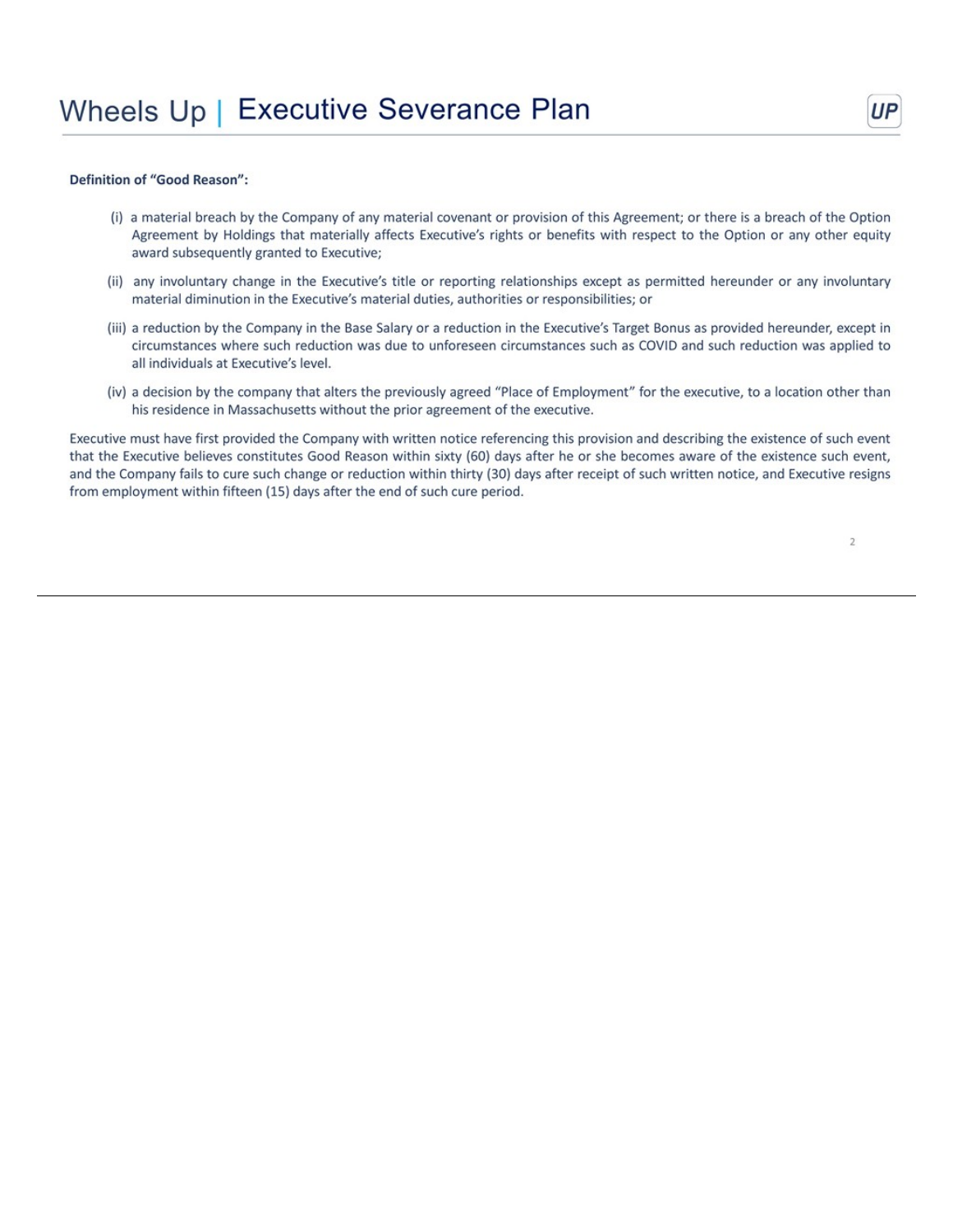# Wheels Up | Change In Control

### Definition of "Change In Control"

Change in Control: A "Change in Control" shall be deemed to occur on the earliest of: (a) the purchase or other acquisition of outstanding shares of the Company's capital stock by any entity, person or group of beneficial ownership, as that term is defined in Rule 13d-3 under the Exchange Act (other than the Company or one of its Affiliates or employee benefit plans), in one or more transactions, such that the holder, as a result of such acquisition, now owns more than 50% of the outstanding capital stock of the Company entitled to vote for the election of directors ("Voting Stock"); (b) the completion by any entity, person or group (other than the Company or one of its Affiliates or employee benefit plans) of a tender offer or an exchange offer for more than 50% of the outstanding Voting Stock of the Company; (c) the effective time of (1) a merger or consolidation of the Company with one or more corporations as a result of which the holders of the outstanding Voting Stock of the Company immediately prior to such merger or consolidation hold less than 50% of the Voting Stock of the surviving or resulting corporation immediately after such merger or consolidation, or (2) a transfer of all or substantially all of the property or assets of the Company, other than to an entity of which the Company owns at least 80% of the Voting Stock; and (d) the election to the Board, without the recommendation or approval of the incumbent Board (the "Incumbent Board"), of directors constituting a majority of the number of directors of the Company then in office, provided that any person who becomes a director subsequent to the date hereof whose election, or nomination for election by the Company's stockholders, was approved by a vote of at least a majority of the directors then comprising the Incumbent Board (other than an individual whose initial assumption of office is in connection with an actual or threatened election contest relating to directors of the Company, as such terms are used in Rule 14a-11 of Regulation 14A promulgated under the Exchange Act) shall be, for purposes of this section, considered as though such person was a member of the Incumbent Board.

UР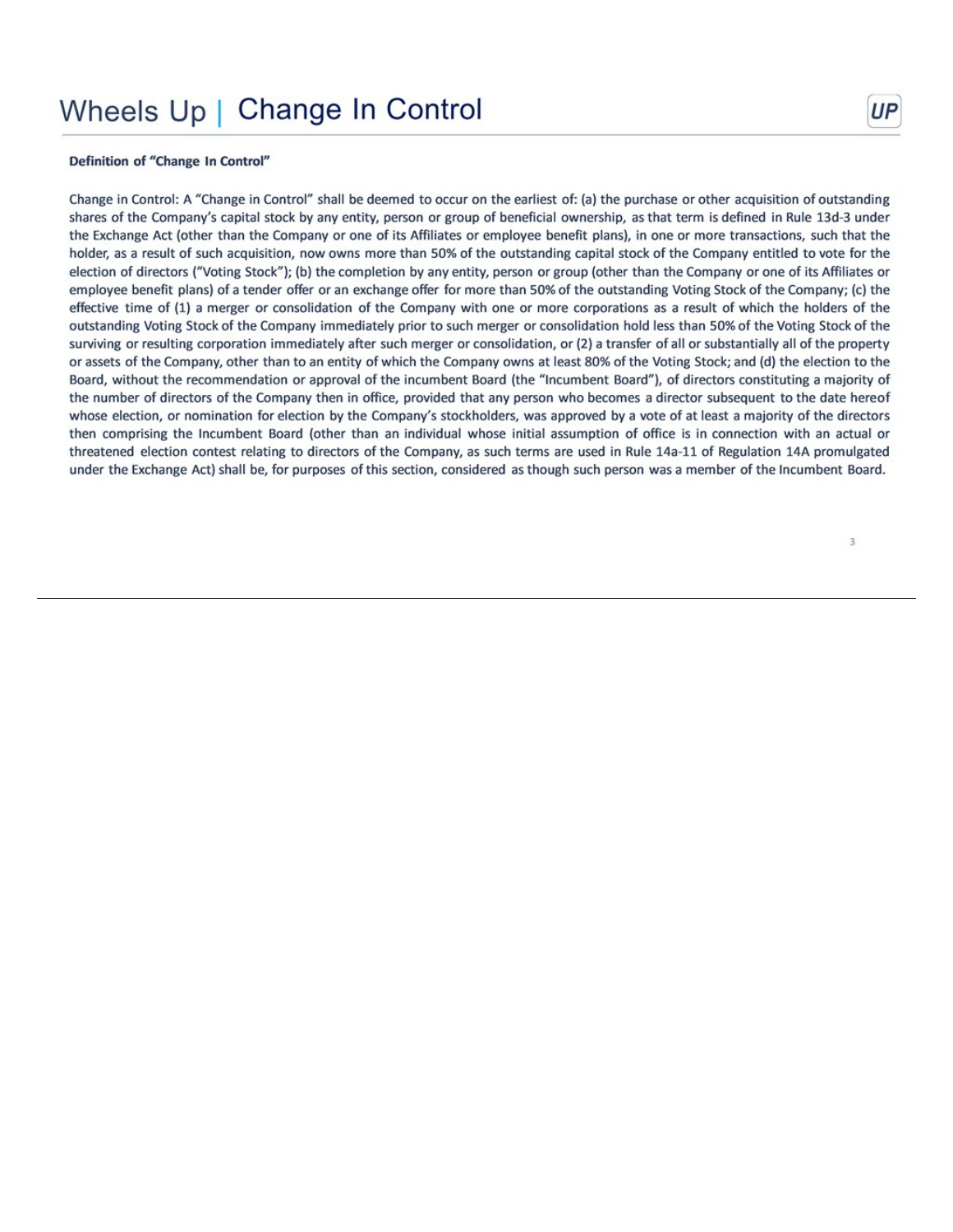### **Wheels Up names Todd Smith Chief Financial Officer**

*Finance veteran joins to help build the future of private travel*

NEW YORK – Wheels Up Experience (NYSE: UP) today announced it has hired Todd Smith as its new Chief Financial Officer, effective June 30, 2022.

Smith joins from General Electric (NYSE: GE) where he served in a number of senior, global Finance roles over his 25-year career – most recently as Global Head of Financial Planning and Analysis and CFO for GE Corporate. In a career covering four continents, he has served as Chief Financial Officer for several GE business units, including Gas Power Systems, Capital International, Healthcare Life Sciences, Capital Real Estate and Commercial Finance. He began his career with GE in 1997 as a member of the Financial Management Program and then spent over five and a half years on GE's Corporate Audit Staff.

"We are thrilled to welcome Todd to the Wheels Up Family. He has a deep background across a number of key financial disciplines, experience in the public markets and a global perspective that will be invaluable as we continue to create the future of private travel," said Wheels Up Chairman and CEO Kenny Dichter. "Equally important, Todd is a dynamic and experienced leader who has been successful leading both high-growth and mature businesses in a range of industries. He will be a great addition to our leadership team."

At GE Corporate, Smith played a key role, working directly with the CEO and members of the leadership team, to drive the financial analysis around the recently announced decision to split the 130-year-old multinational corporation into three separate public companies. Throughout his career at GE, he has demonstrated a track record of driving profitable growth, operating in highly complex and regulated environments, leading M&A activity and building high performing finance teams.

"Through its growing marketplace, strong brand and talented team, Wheels Up has an incredible opportunity to fundamentally change private travel, making it more rewarding and accessible for millions of consumers around the world," Smith said. "I am excited to join a committed and engaged group of senior leaders in their mission to deliver an exceptional experience – in the air and on the ground – to members and customers."

At Wheels Up, Smith will oversee all aspects of the company's global Finance organization, including Commercial Finance, Accounting, FP&A, Treasury, Tax and Investor Relations. He will also join the company's Executive Leadership Team.

Smith holds a Bachelor of Science degree in Business Administration from the University of Florida's Warrington College of Business and resides in the Boston area with his family.